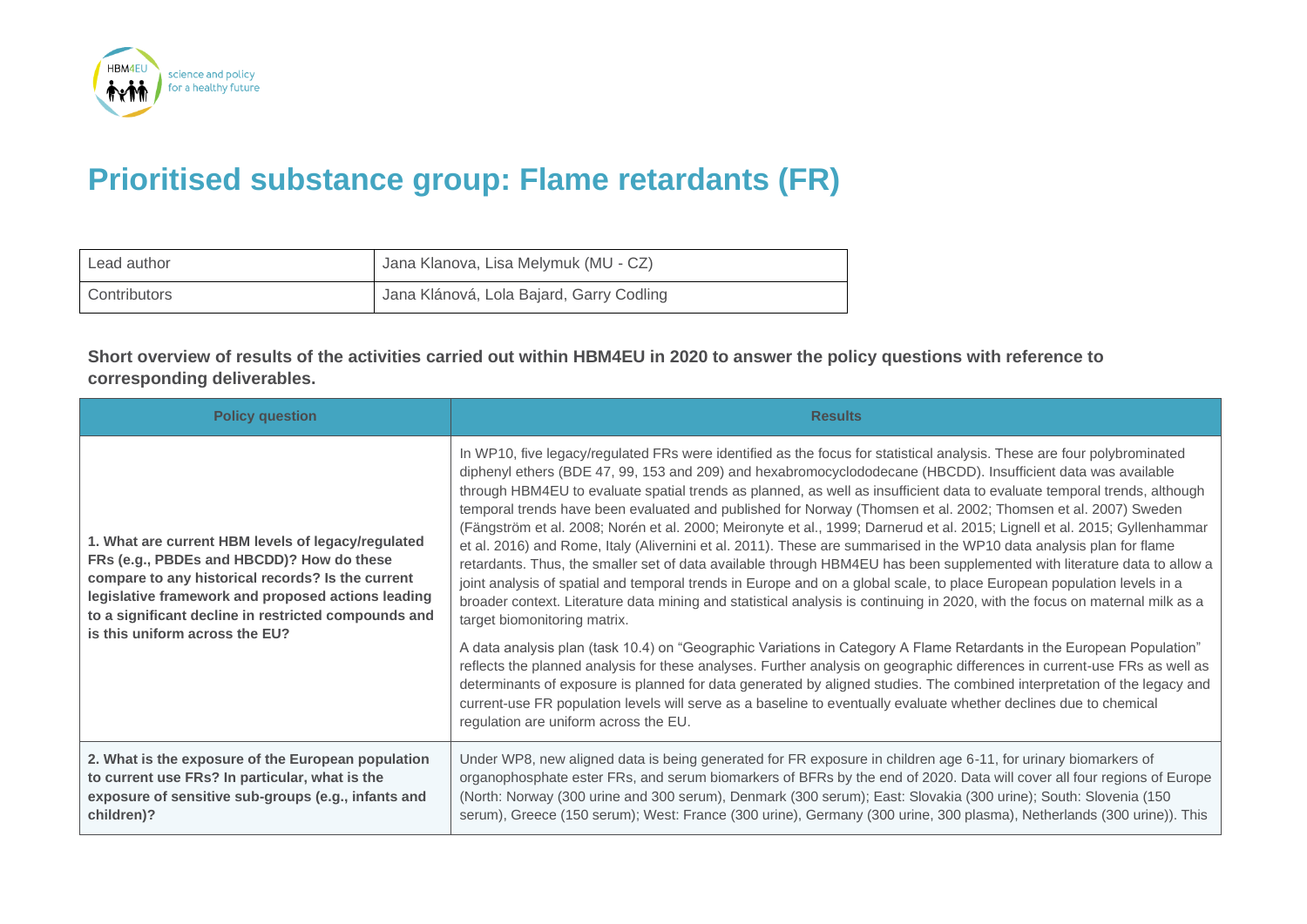| <b>Policy question</b>                                                                                                                                                                                                                                                                                                                       | <b>Results</b>                                                                                                                                                                                                                                                                                                                                                                                                                                                                                                                                                                                                                                                                                                                                                                                                                                                                                                                                                                                                   |
|----------------------------------------------------------------------------------------------------------------------------------------------------------------------------------------------------------------------------------------------------------------------------------------------------------------------------------------------|------------------------------------------------------------------------------------------------------------------------------------------------------------------------------------------------------------------------------------------------------------------------------------------------------------------------------------------------------------------------------------------------------------------------------------------------------------------------------------------------------------------------------------------------------------------------------------------------------------------------------------------------------------------------------------------------------------------------------------------------------------------------------------------------------------------------------------------------------------------------------------------------------------------------------------------------------------------------------------------------------------------|
|                                                                                                                                                                                                                                                                                                                                              | will provide sufficient data to analyse exposure of the children to current flame retardants. Currently there is insufficient<br>available data to evaluate this.                                                                                                                                                                                                                                                                                                                                                                                                                                                                                                                                                                                                                                                                                                                                                                                                                                                |
| 3 & 13. How do the levels of legacy FRs compare to levels<br>of new/emerging FRs? Is any temporal or spatial trend<br>observed? Can we relate this to use patterns and/or<br>production volume? As FR market shifts towards<br>replacement/alternative FRs, does human exposure reflect<br>that trend? E.g., DBDPE as replacement for BDE209 | Following the production of new aligned data under WP8, this analysis can be performed in WP10 in 2020. There is<br>currently insufficient data to evaluate this question. This question is further being addressed through the pharmacokinetic<br>(PK) modelling being conducted in WP12. As biomarkers of legacy FRs are typically quantified in serum/plasma, while<br>many of the new/emerging FRs (i.e., organophosphate esters) biomarkers are quantified in urine, the measured levels<br>cannot be directly compared. Therefore, PK modeling is crucial to enable comparison of the legacy and emerging FRs.                                                                                                                                                                                                                                                                                                                                                                                             |
| 4 & 12. How does exposure to FRs differ between<br>adults and children, males and females? What are<br>the population groups most at risk?                                                                                                                                                                                                   | There is not currently sufficient data to address this question, nor will sufficient data be produced under the harmonised<br>WP8 framework, as the generation of new FR data will be limited to children ages 6-11. Therefore, this question is being<br>addressed through integrated exposure modeling in WP12 (AD12.3). Exposure modeling for TCEP has identified highest<br>estimated exposure to infants, however discrepancies between modeled exposure and measured urinary metabolites,<br>particularly in infants and toddlers, indicate uncertainties and data gaps in FR exposure in infants and children.<br>Toxicokinetics of TCEP exposure were assessed through INTERGRA PBTK model (AD12.5).                                                                                                                                                                                                                                                                                                     |
| 5. How does exposure differ by geographic area<br>within Europe? Do countries/regions have different<br>FR exposure levels?                                                                                                                                                                                                                  | This question is being addressed from WP10, initially for the restricted FRs for which there is sufficient data (4 PBDEs<br>and HBCDD), and subsequently also for current use FRs when new data is generated through the aligned studies. The<br>initial analysis will incorporate records of maternal milk for 10 European countries, and compare the geographic trends<br>evaluated by the different matrices.                                                                                                                                                                                                                                                                                                                                                                                                                                                                                                                                                                                                 |
| 6. Are there one or more occupationally exposed<br>sub-groups? What occupations are associated with<br>high exposure to FRs?                                                                                                                                                                                                                 | The literature review completed within the framework of the scoping document (D4.2) has identified occupations with<br>potentially elevated exposure to FRs (e.g., e-waste processers, computer repair, construction workers, some chemical<br>industry workers, carpet installers). Occupational exposure to FRs has not been further addressed within the project.<br>Occupational exposure will not be addressed in the aligned studies as the FR data will be only for children ages 6-11.                                                                                                                                                                                                                                                                                                                                                                                                                                                                                                                   |
| 7 & 8. What are the relevant exposure pathways for<br>FRs, e.g., diet, air, water, indoor environmental<br>exposure? Is elevated exposure to FRs associated<br>with particular consumption patterns or lifestyles?                                                                                                                           | Under the framework of WP12, a web-based exposure database has been developed to support the modelling of<br>exposure towards better HBM data interpretation. Chemical-specific data include information related to the contamination<br>levels in several environmental matrices such as ambient air, indoor air, water, soil, dust, as well food residues in various<br>food items, and concentration in consumer products. In the current iteration of the exposure database this is available for<br>brominated flame retardants, with geographically disaggregated data from Austria, Germany, Greece, Norway, Spain,<br>Sweden and UK for environmental exposure, and Norway + general EU for dietary exposure, and general data for<br>consumer products.<br>This tool has been used in estimating population exposures, e.g, exposure through ingestion, inhalation and dermal<br>contact was evaluated for TCEP (AD12.3, 12.5), highlighting non-dietary ingestion of dust as a major exposure pathway. |
| 9. Do certain flame retardants co-occur in HBM                                                                                                                                                                                                                                                                                               | Yes, there is strong evidence based on existing HBM data (so far reviewed in literature during updating of scoping                                                                                                                                                                                                                                                                                                                                                                                                                                                                                                                                                                                                                                                                                                                                                                                                                                                                                               |